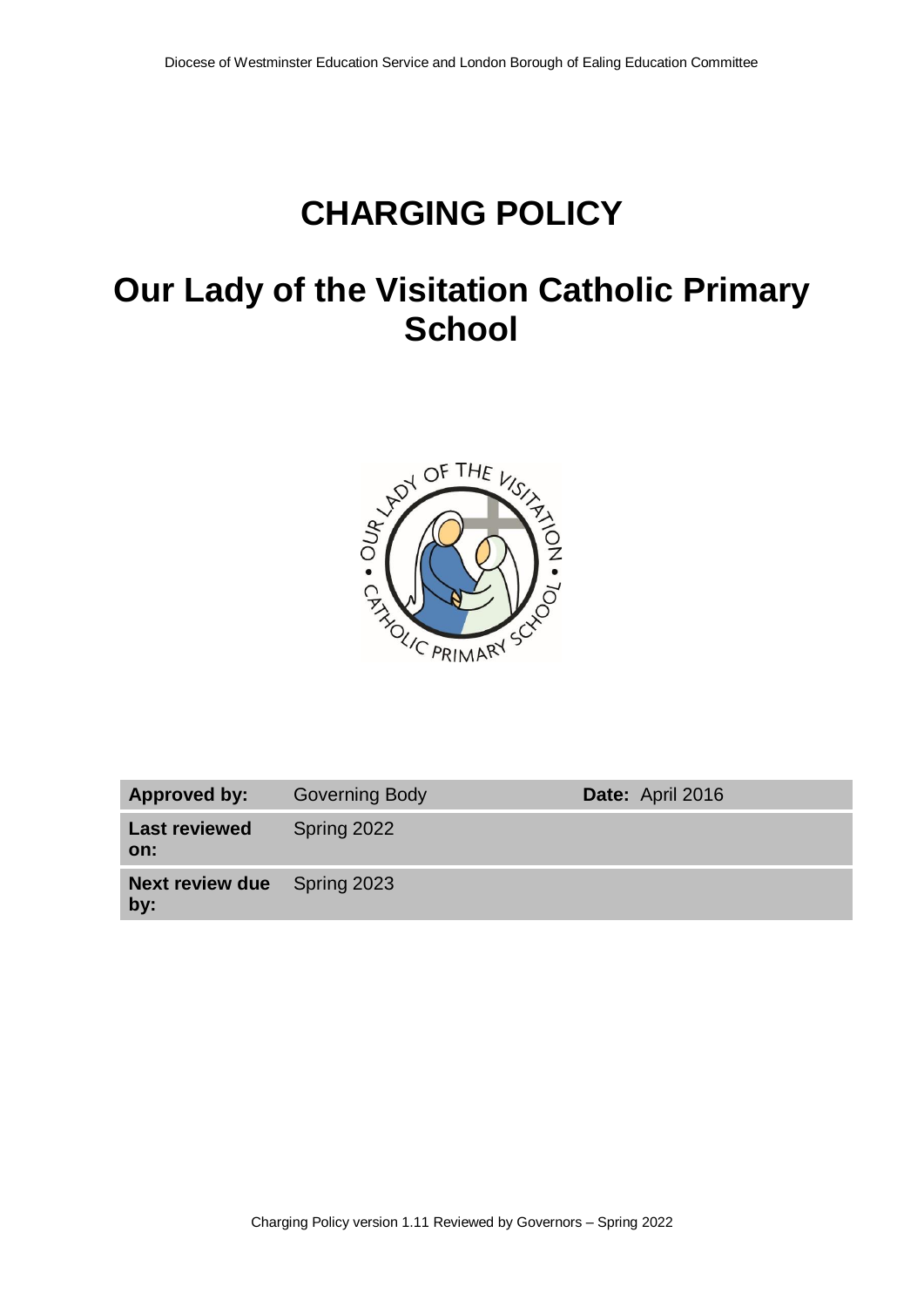## Our Lady of the Visitation Catholic Primary School **CHARGING POLICY**

It is the policy of the School to provide each child with the materials and equipment considered necessary for his or her education free of charge wherever possible. However, the Governors accept that certain activities that broaden and enrich the curriculum cannot be provided unless parents are asked to make a voluntary contribution to the cost.

**1. School Admissions:** Governors operate pupil admission criteria that do not take account of parental willingness or ability to contribute to funds.

**2. Educational Trips / Day Visits:** The School is pleased to organise trips to theatres, museums etc which are directly linked to the curriculum. Each trip is carefully costed and parents of pupils for whom the trip is intended are asked to contribute towards the cost of the trip. The School does not seek to make a profit out of such activities. If insufficient funds are contributed the trip may have to be cancelled.

**3. Educational Trips / Residential:** The year 6 residential trip to Osmington Bay in Dorset is self financing. Each trip is carefully costed and parents of pupils for whom the trip is intended are asked to contribute towards the cost of the trip. The School does not seek to make a profit out of such activities. If sufficient parents agree to pay then the residential trip will go ahead.

**4. Visits to the School from outside organisations:** Voluntary contributions are requested from each parent to cover the cost of visits such as theatre and drama groups. If this would cause financial difficulty, please discuss the matter with the Headteacher.

**5. Music and Instruments:** Where the school arranges individual / small group lessons in school through music tutors, parents are expected to meet all charges for lessons and examinations. Charges made are in line with the recommendations made by Ealing Music Services and are payable on a termly basis to the School.

**6. Practical curriculum activities including art and cookery:** A small contribution is normally required for these activities. Occasionally children may be requested to bring in ingredients or materials, or to make a small contribution to items (e.g. pottery) they wish to take home.

**7. Extra Curricular Activities:**. Where activities are provided by outside organisations such as an outside sports club, a charge will normally be made by the organisation concerned and attendance will be conditional upon payment of the fee.

8. **Swimming: Swimming lessons** are financed by the school i.e. there is no charge to parents.